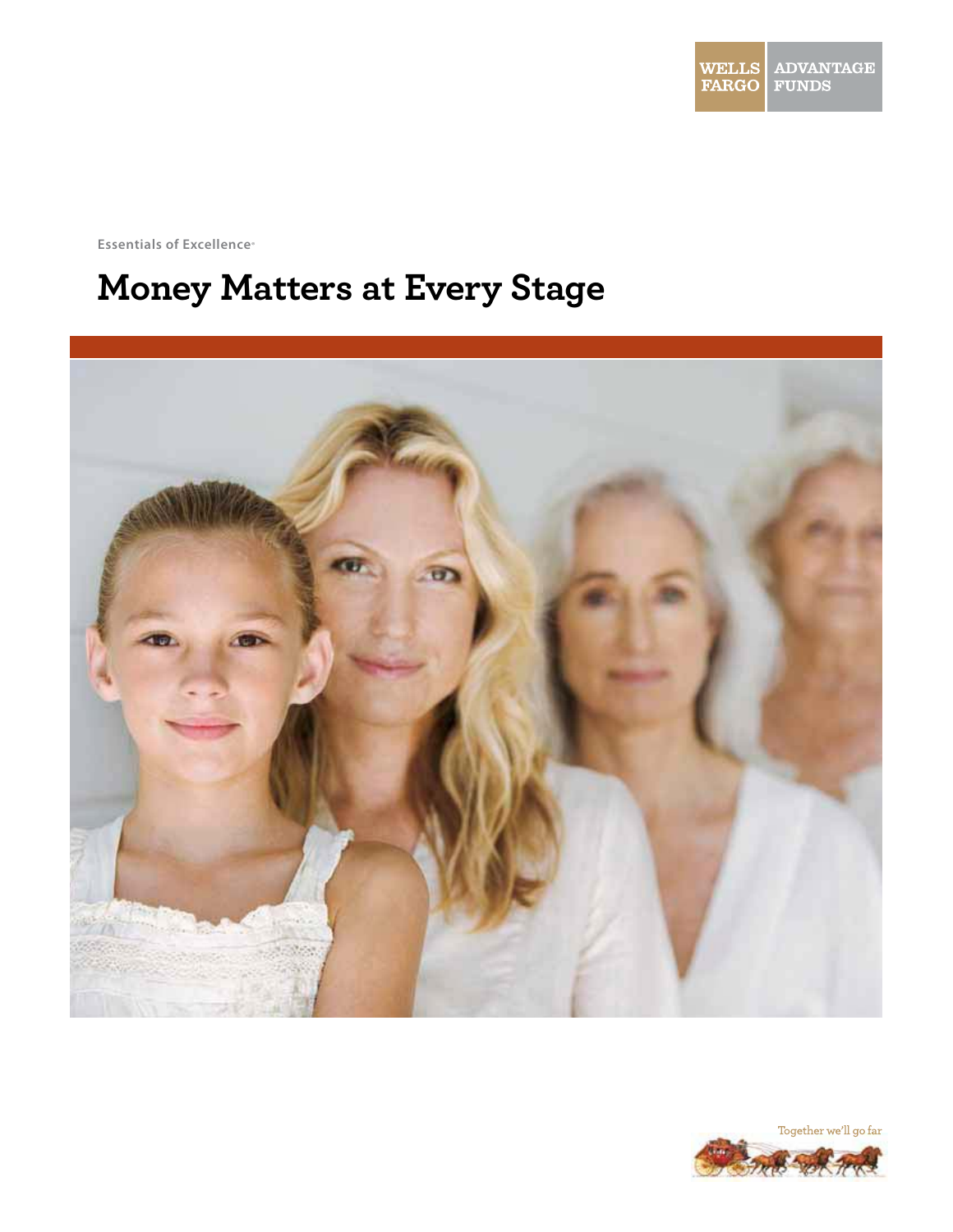**Women can't predict their futures, but they can prepare. At every stage of your life, you'll find that money matters. Whether you're married or single, you need a plan of your own. No matter where you stand in your financial life, now's the time to take charge.**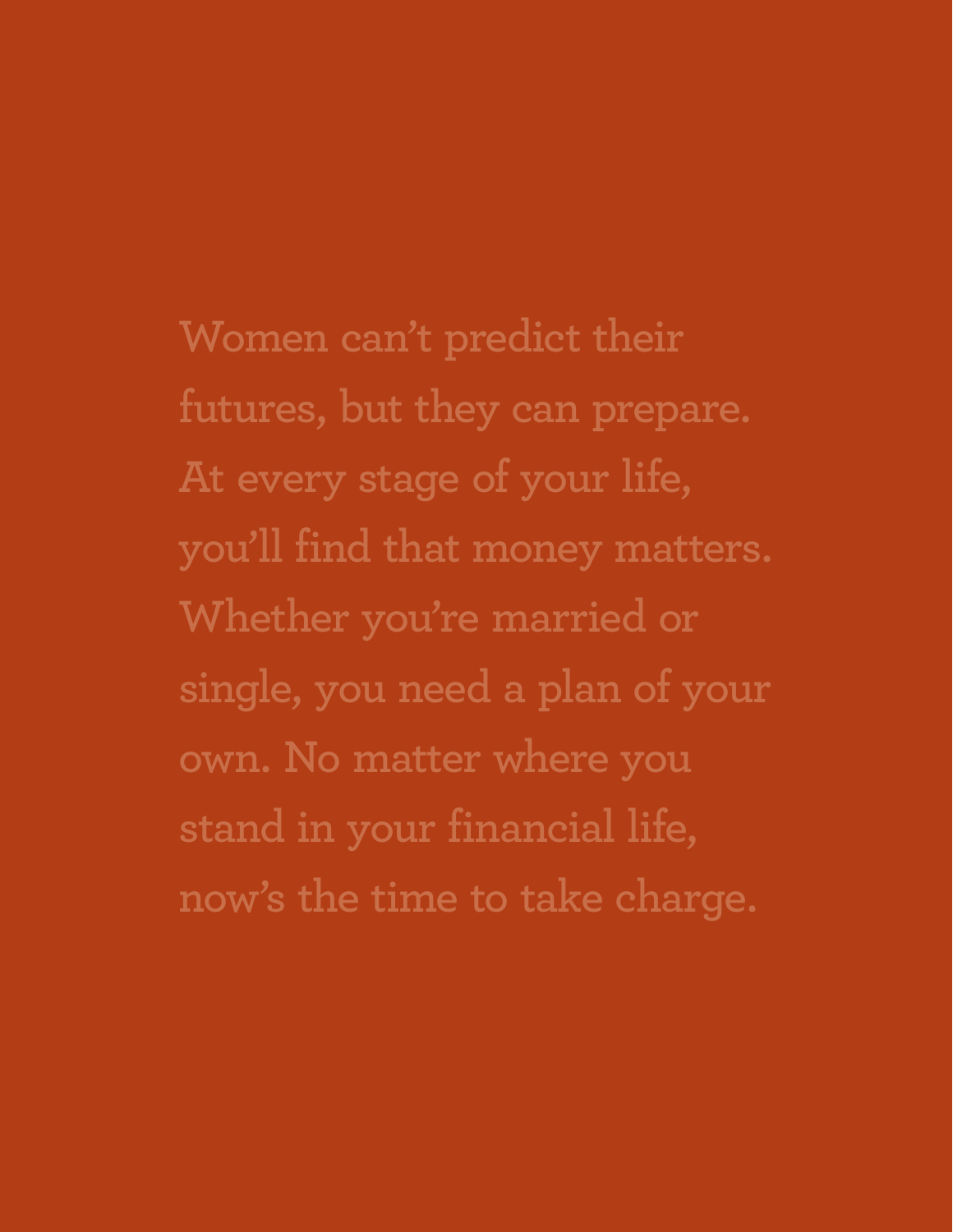### **Life happens. Be prepared at every stage.**

Like most women, you'll find that as times change, so do your financial needs. Planning for your own retirement, getting married, preparing for your children's education, changing your marital status, caring for your parents, and leaving a legacy to your children, grandchildren, or a favorite charity all require financial solutions.

Sometimes the solutions are the same for both men and women, but often women's concerns are different and require a different approach. This guide will walk you through making decisions at each step along the way. What's important is that you start investing for your future now.

#### **Partner with an advisor to help build confidence**

An experienced financial advisor can help you look for the right solution at every stage and build confidence in your own ability to take control of your finances. Just make sure that you ask questions and know where you stand.

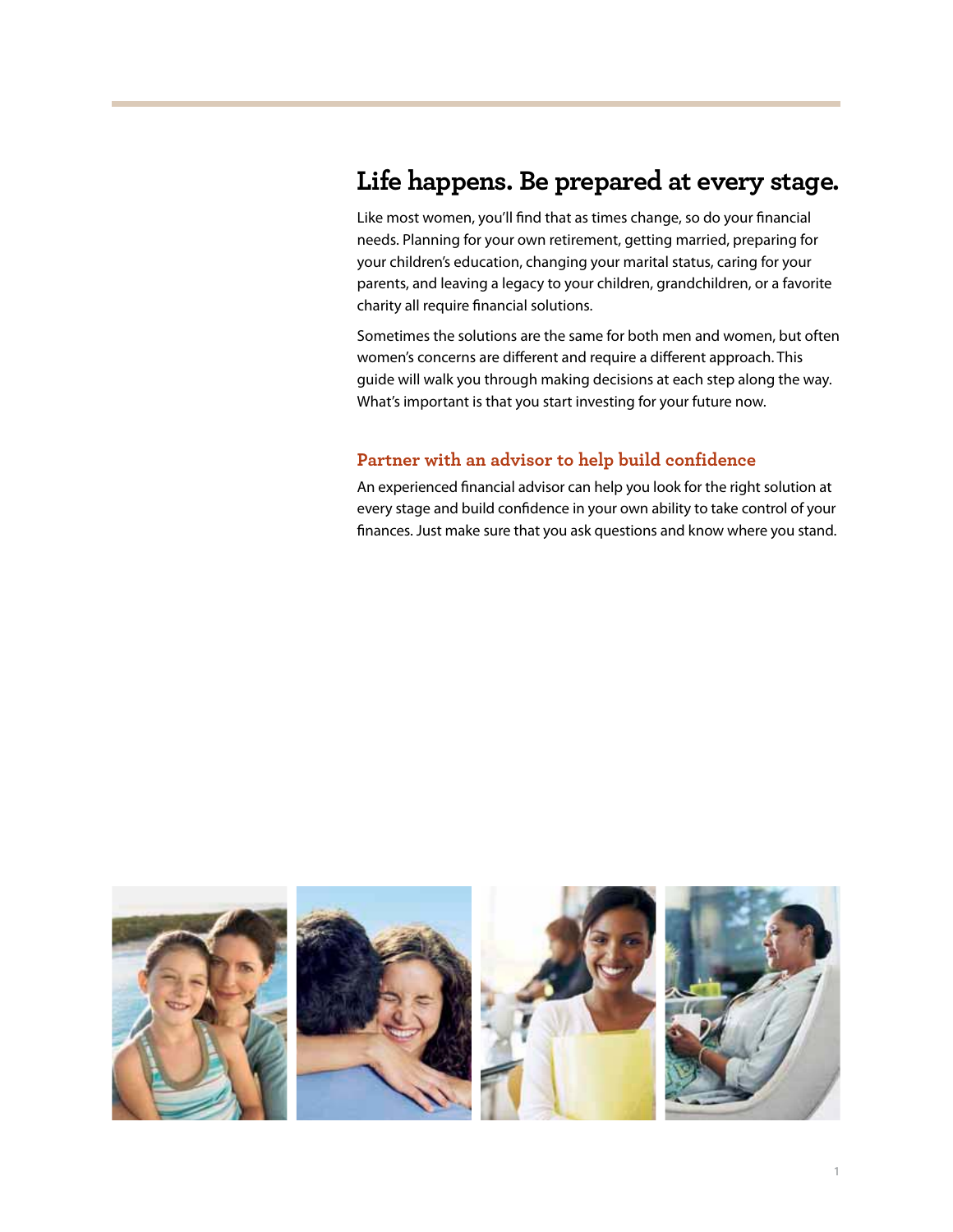

Overall, women outlive men and will spend all or part of their retirement on their own. The average life span for women today is 81.7 years versus 75.5 years for men, according to the U.S. Census Bureau.<sup>1</sup>

# **Prepare for a long, active life**

**Women live longer, so they have to make their money work harder**

While both men and women have similar long-term financial goals, women need to start investing earlier because not only do they live longer, they also earn less on average and are more likely to interrupt their careers to raise a family.

#### **Women often worry about outlasting their assets—with good reason**

Experts commonly acknowledge that most people need 75% to 80% of their preretirement income to live comfortably in retirement. But because women live longer, the rise in cost-of-living and health care expenses causes this number to come closer to 100%.

#### **Start preparing now for the inflated prices down the road**

One of the greatest risks you face is shying away from any risk at all. Consider what would happen if you kept all of your money in money market funds or certificates of deposit (CDs). It may be safer than other investments—except for the devastating effects of inflation. If your investments don't at least keep up with the rate of inflation over time, your purchasing power will suffer.

#### **How erosion of purchasing power affects your retirement**

The chart below shows that with a rate of inflation of 4% annually, \$50,000 worth of purchasing power today can be reduced to \$18,756 over a 25-year period.



1. Source: Population Division, U.S. Census Bureau, August 2008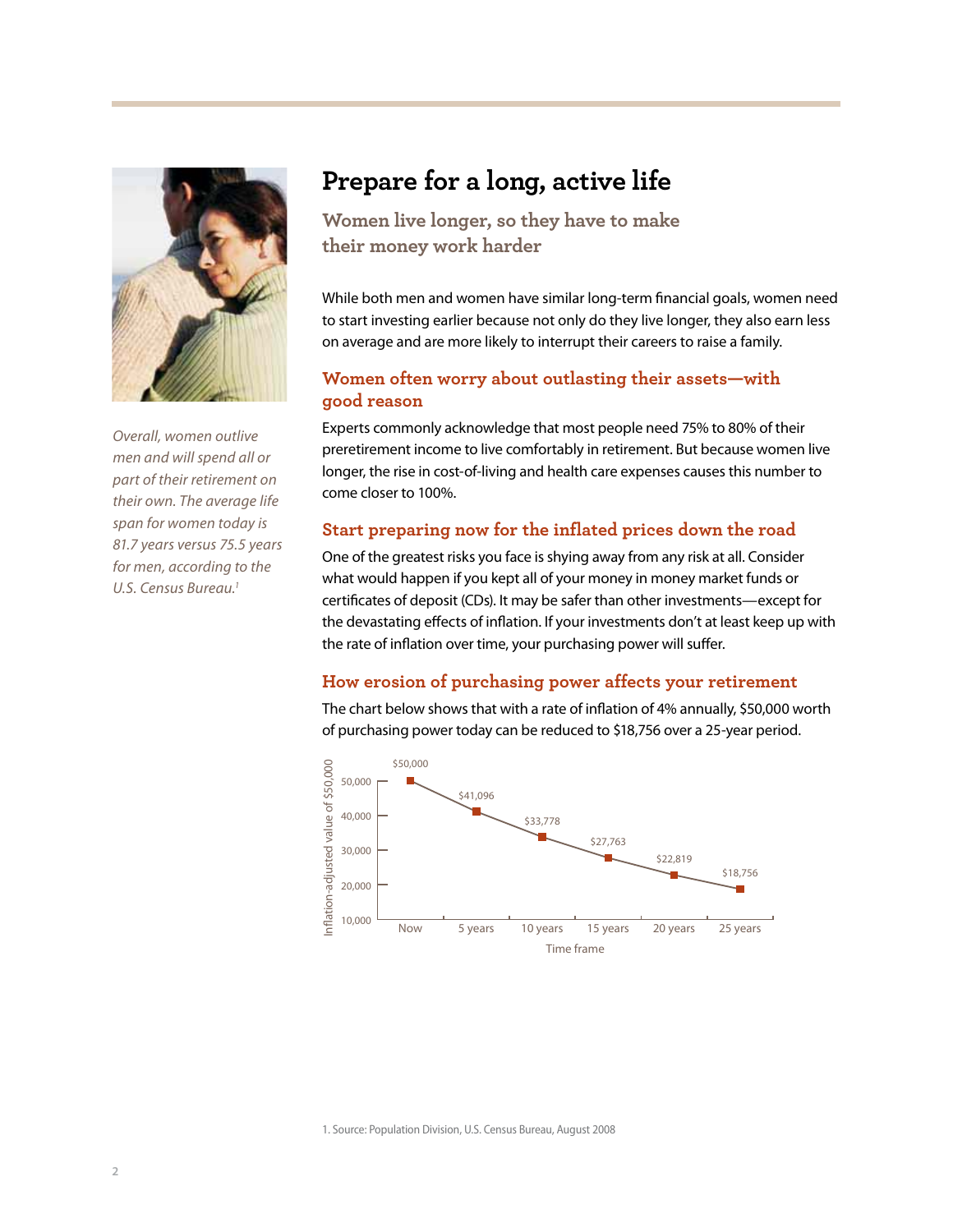# **Start investing for your retirement right away**

It may sound strange to start your financial plans with thoughts of retirement, but time is a powerful ally when it comes to helping your investments grow. Compounding the growth of your earnings occurs as you continually reinvest your returns and those returns earn their own returns, and so on.

#### **Take advantage of the power of compounding**

As the chart below illustrates, the sooner you start, the less you'll need to invest.

| Age at which investing begins | 25          | 45        |
|-------------------------------|-------------|-----------|
| Annual contribution           | \$10,000    | \$10,000  |
| Years contributed             | 10          | 20        |
| <b>Total contributions</b>    | \$100,000   | \$200,000 |
| Total accumulation at age 65  | \$1,740,333 | \$512,380 |

This hypothetical illustration demonstrates the power of starting early and contributing often. The scenario depicts how an investor at age 25 can contribute \$10,000 a year for 10 years (\$100,000 in total) and amass much greater wealth than someone who waits until age 45 and begins contributing \$10,000 a year for 20 years (\$200,000 in total). The illustration assumes an 8% annual rate of return, compounded monthly. This chart is for illustration only and does not predict or guarantee the performance of any Wells Fargo Advantage Fund.

### **How a financial advisor can help**

- Wondering how much you'll need to put aside to reach your retirement goals? A financial advisor will help you determine this and help you establish a plan for getting there. The advisor will also help you create a plan for meeting your short-term goals.
- **Worried about changing market conditions? An advisor can help you create** a diversified portfolio of cash, stocks, and bonds that can help you minimize the ups and downs of the market—but with enough growth opportunities to make sure that it has the potential to keep pace with inflation.
- Uncertain about where to allocate your assets? An advisor may help you rebalance your portfolio periodically to make sure that you maintain the right mix of stocks, bonds, and cash investments that matches your investment objectives.



#### **Up close and personal**

Karen Stafford is in her early thirties. She has just taken a new position as a computer programmer and would like to take full advantage of the company's 401(k) matching program. Karen also has a 401(k) from her prior company and is unsure of how to handle it.

Her financial advisor has suggested that she invest at least 6% in her 401(k) because this is the maximum her employer will match and this gives her the full benefit. He also suggested that she increase the percentage each time she receives a raise at work.

The financial advisor also helped Karen open an individual retirement account (IRA) and transfer her assets from her old 401(k). Because Karen has at least a 30-year career ahead of her, her advisor invested her assets fairly aggressively. At first Karen was uncomfortable with this plan, but he showed her how, over time, he would transition her assets to more conservative investments. This way, she could take advantage of the growth opportunities of stocks early on and then move into a higher allocation of bonds and cash as she nears retirement.

This is an example and should not be considered financial advice. Please consult a financial advisor for advice on your specific facts and circumstances.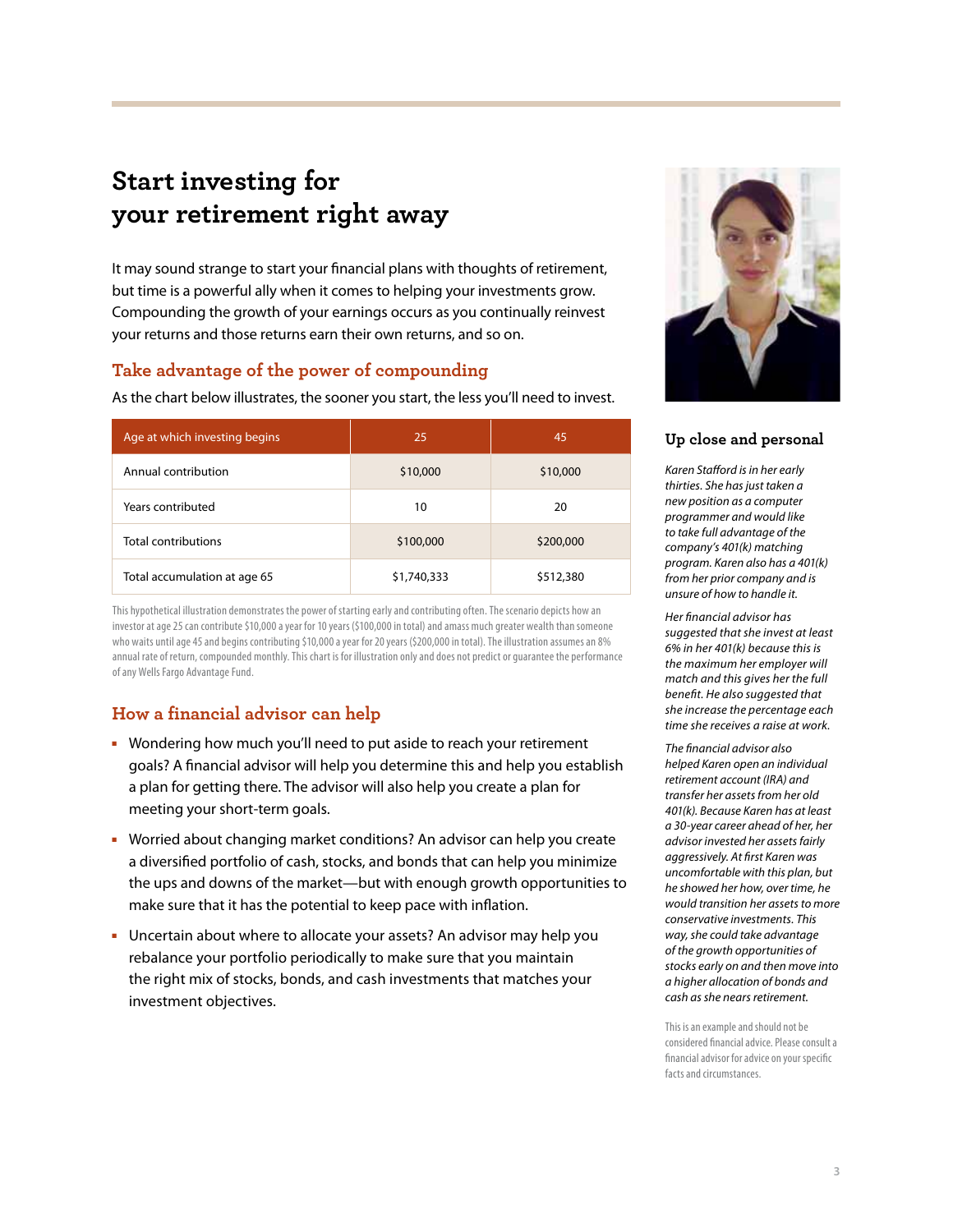

Women move in and out of the workforce more than men.2 This limits the growth of their retirement assets due to factors such as retirement plan vesting requirements, which are often set at five years, and the inability to invest as much as men.

# **When you change jobs, don't leave your 401(k) behind**

**Many people leave their 401(k) plans with their prior employers instead of taking control**

When you leave a job, you still want to continue investing for retirement. But that's no reason to leave your plan with your previous employer. Instead of letting it sit where it is or cashing out and paying taxes plus a penalty, do a smart thing—roll it over to an IRA so you can continue to take advantage of tax-deferred investing. An IRA also offers more control over your assets and more investment options than a 401(k).



#### **Take advantage of tax-deferred investing**

The hypothetical illustration above is designed to show the growth of a tax-deferred account versus a taxable account. It assumes the growth of annual contributions of \$5,000 for 2009 to 2038. These are the current annual IRA contribution limits. The illustration assumes that each year the underlying investments have 100% turnover of the portfolio's holdings and beginningof-year contributions, with monthly compounding and annual taxation. Additionally, it assumes an annual return of 8% with tax rates of 15% for dividends and long-term gains and 28% for short-term gains. This illustration does not predict or guarantee the performance of any Wells Fargo Advantage Fund. Changes in tax rates and tax treatment of investment earnings may affect the comparative results. Withdrawals made prior to 59½ may be subject to early withdrawal penalties on some accounts.

### **How a financial advisor can help**

- A financial advisor can help arrange the transfer of your proceeds from your previous employer's retirement plan and handle most of the paperwork for you. This way, your funds will end up in an IRA that's right for you.
- If you need help creating a diversified portfolio, an advisor can help you choose the right mix of assets to meet your goals.
- The advisor will also rebalance your portfolio periodically to maintain the right mix of cash, stocks, and bonds and will also make sure that your assets continue to work as hard as you do.

2. Source: "The Effects of Caregiving," The Women's Institute for a Secure Retirement, 2011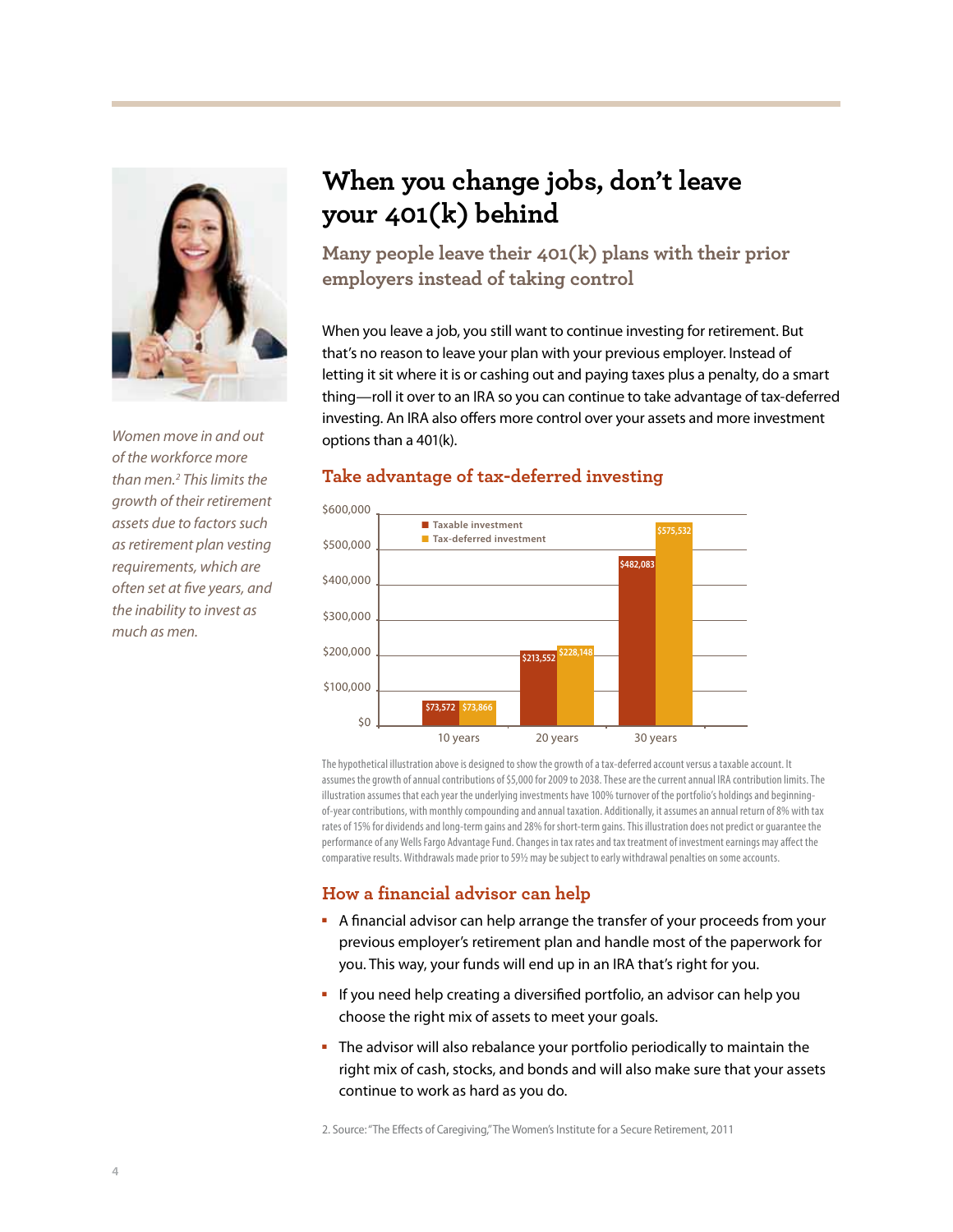## **Marriage and money: How to mix them**

**Marriage is no reason to lose your financial identity**

Today, women earn more money than they ever have before and often find themselves handling day-to-day finances, but many still rely on their husbands to manage their financial futures and investments.

#### **Start talking**

If you want to feel comfortable about your finances as a couple, you need to start talking. Decide what is shared and what is kept separate. Remember, every person needs a pot of money to call their own. You'll also want to maintain your own credit history.

#### **Know each other's priorities and goals**

This way, you'll know if you and your partner share the same goals. It's also the only way to find out if you can afford to live the way you want.

#### **Understand that gender differences do arise**

Generally, women tend to be more conservative, whereas men are more aggressive investors. While men accept risk as the price to be paid when seeking higher returns, women prefer preserving their investments.<sup>3</sup>

#### **How a financial advisor can help**

- If you and your partner find it difficult to talk about money, a financial advisor can help you initiate the conversations and set the groundwork. Their objectivity makes them a trusted resource.
- Wondering whether or not you need a prenuptial agreement? A financial advisor can help you assess the need for an agreement that protects both partners.
- A financial advisor can help you create a financial plan that meets both partners' long-term needs.



#### **Up close and personal**

Julie and Brian are getting married this spring. They've been so busy planning the wedding and finding a place to live that they are just now starting to talk about their long-term plans and how to finance them. While they find they don't agree on the specifics, they do agree on one thing: they need the help of a financial expert.

Their financial advisor, Amy, had each of them write out their short- and long-term goals. She then compared them and pointed out where they would need to compromise. Amy explained that their goals would continue to change as they matured, started a family, and bought a home. So she helped them build a basic plan that would last them a lifetime. There would be modifications along the way, but at least the essentials were in place.

This is an example and should not be considered financial advice. Please consult a financial advisor for advice on your specific facts and circumstances.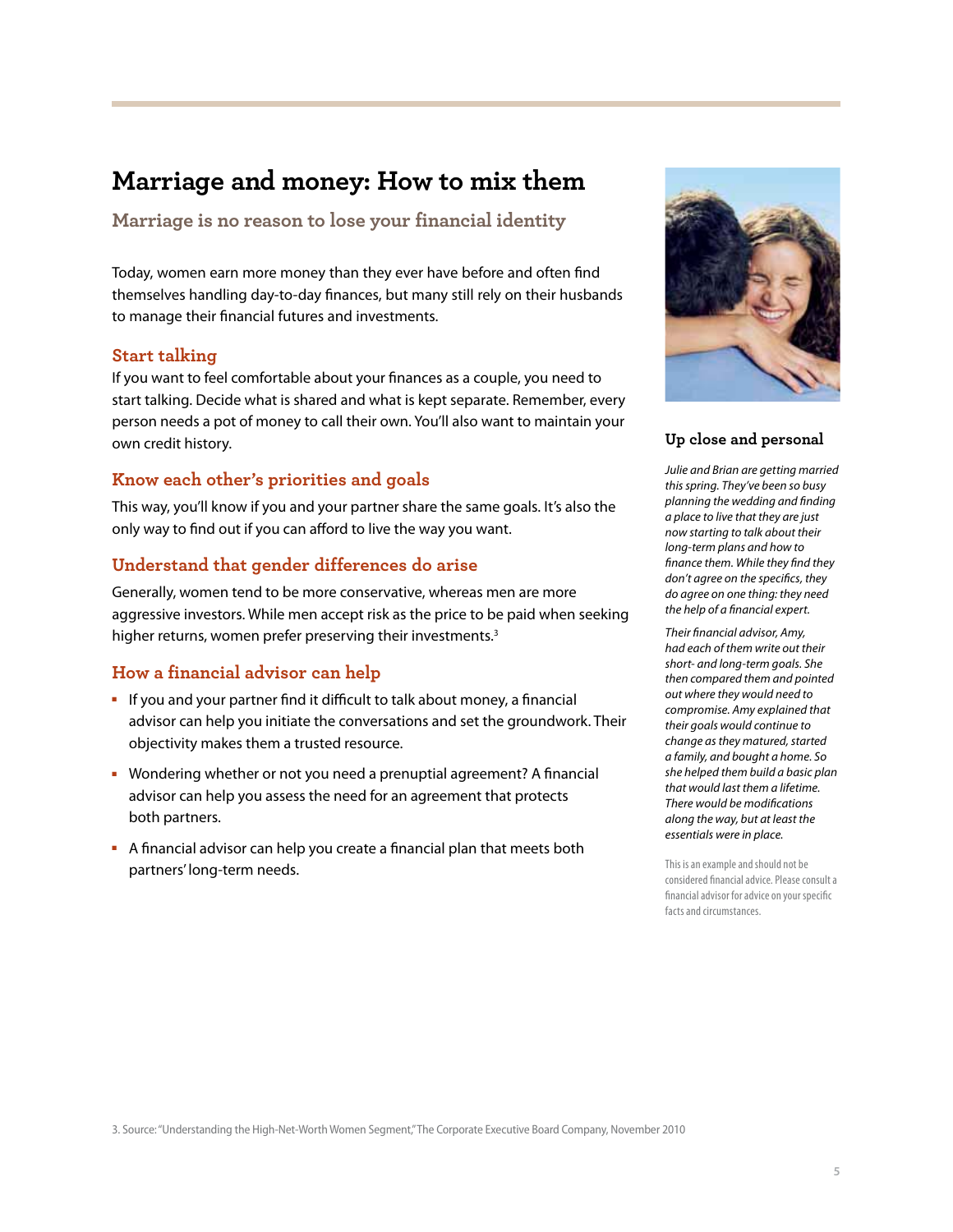

As members of the sandwich generation, we balance our own needs with those of our children and our parents.

Many of us will find ourselves investing for our children's education, assisting our parents financially, and setting aside money for our retirement at the same time.

# **Investing for your children's education**

As mothers, women are concerned with saving enough money to pay for their children's college education.

#### **College costs are rising**

In 18 years, a college education at a public four-year university may cost nearly \$200,000—a private university will cost more than twice that figure. The average graduating senior is \$19,800 in debt upon graduation. Start investing for your children's futures while they're still in diapers so your investment has the opportunity to take advantage of the power of compounding over time.



Costs based on 2010–2011 estimate of average tuition and room and board in current dollars for four-year public and private universities according to the 2010 Trends in College Pricing, published by the College Board. Projected pricing assumes a 6% annual increase in college costs.

- Finding the right plan isn't easy. A financial advisor has the experience to help you compare education investing plans and make sure that you choose the one that's right for you.
- The return on your investment is important. An advisor can help make sure that more of your money is working toward your child's future.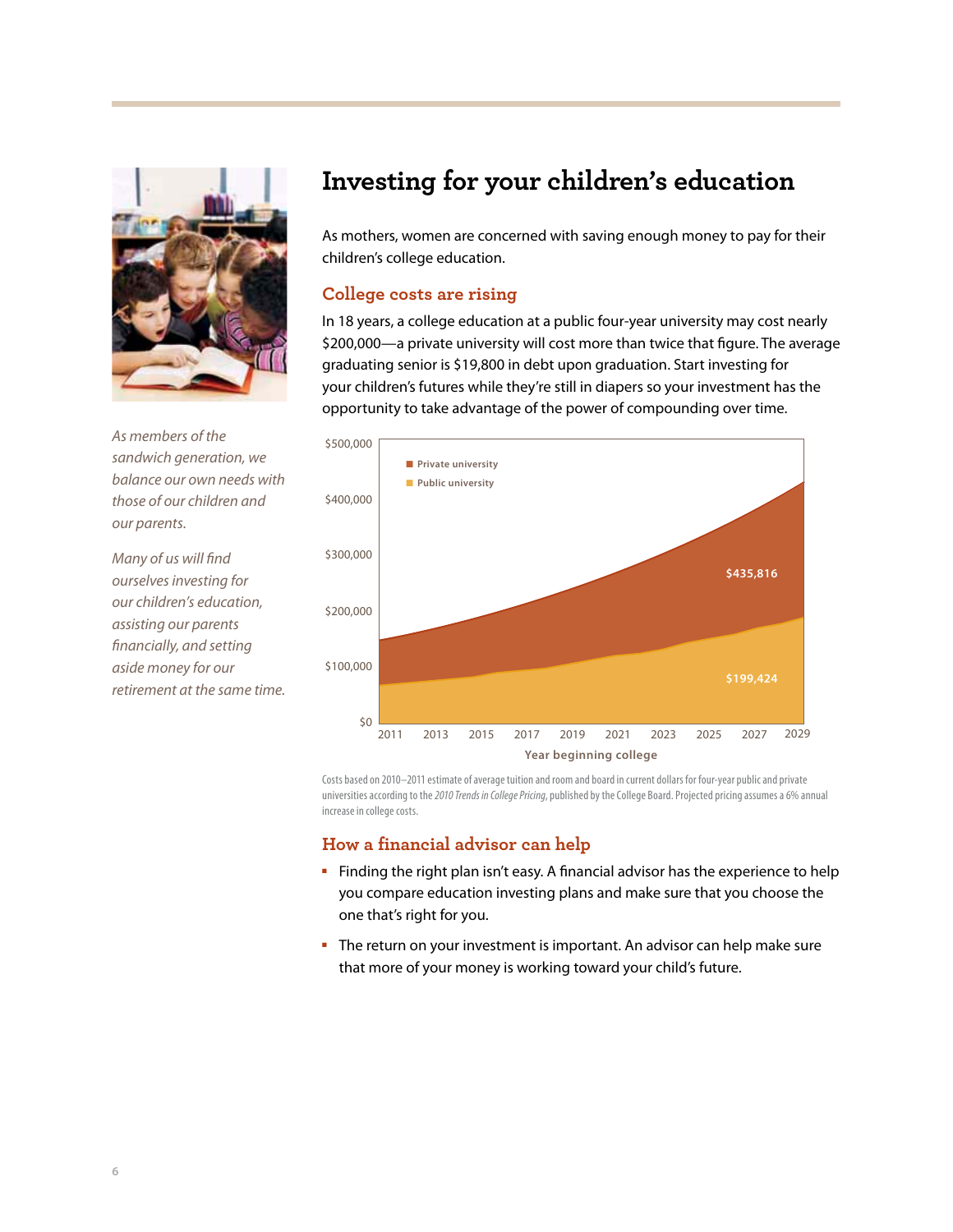## **Taking care of your parents**

Women spend an average of 12 years out of the workforce to take care of children or their aging parents.<sup>4</sup> And there is a good chance that you'll have to dip into your own assets when your parents' savings run short.

#### **Learn about your parents' financial situation**

Start today because you never know when an illness will strike and incapacitate your parents' ability to manage their own finances and their nest egg.

List their bills, the location of checking and savings accounts and investments, and the names and telephone numbers of accountants, insurance agents, and financial advisors. Find out if they have wills and estate plans in place and learn the details.

#### **Explain that you simply want to help**

You'll probably discover that your parents will respect your initiative and you'll become their trusted confidant. No matter how you do it, what really matters is that you start the discussion now. Keep in mind that this discussion is usually more about communication than it is about money.

- Finances are considered a taboo subject in many families, so it may be helpful to seek a third party to act as a facilitator who can help you talk honestly about money. Although these discussions can be difficult, an experienced, objective advisor can help you approach them in an open, nonjudgmental way.
- A financial advisor can also help you set up a durable power of attorney, giving you the authority to manage your parents' finances in the event that they do become incapacitated.
- If you're unsure of how to improve your parents' cash flow, a financial advisor can make suggestions. Whether it's downsizing to a senior-friendly condo, initiating a reverse mortgage, or finding benefits that decrease their heating bills or medical prescriptions, a financial advisor may be aware of what has worked for families like yours.

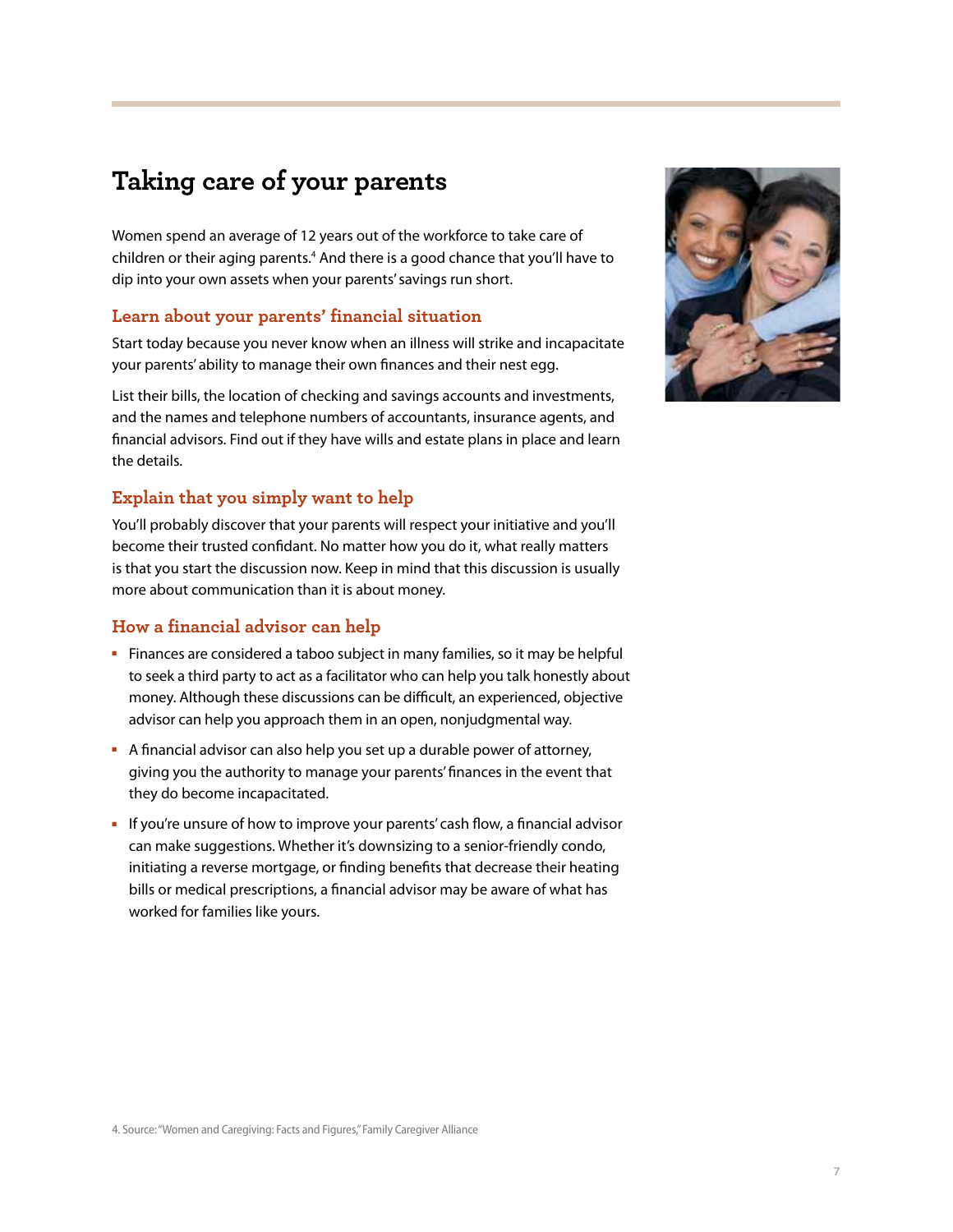#### **Did you know?**

Even if you are divorced, you may be entitled to Social Security benefits based on your ex-spouse's earnings history.

#### **Up close and personal**

Sara Johnson, age 42, was divorced three years ago. She was on her own with two small children, no college fund, and no retirement assets. Sara was left with a \$1,500 monthly mortgage and \$25,000 in debt. But since her divorce, she has begun rebuilding her family's future.

Sara returned to work full-time as a sales representative for a printing firm and earns about \$60,000 a year in salary and commissions. And, following her financial advisor's suggestion, she started setting more and more aside to pay off her credit cards.

Sara is now able to invest half of the \$500 child support payment she receives each month into college savings plans for her kids. She also invests enough in her company's 401(k) to take full advantage of her company's matching benefit.

This is an example and should not be considered financial advice. Please consult a financial advisor for advice on your specific facts and circumstances.

# **Making a comeback after divorce**

#### **Today, one out of two married women faces divorce**

Recovering from the chaos of divorce isn't easy. This is a time you'll find to be extremely challenging. Unfortunately, it is also the time when you need to make informed choices.

#### **Act quickly to protect yourself**

The more information and guidance you have during the divorce process, the better the outcome. And the quicker you act, the better. Make sure you know where to find financial records such as brokerage accounts, insurance policies, retirement plan statements, and tax returns so that they're easy to gather when you need them. You'll also need to know whose names are on the accounts and which accounts are held jointly. Find out the full extent of your outstanding debts, because you will be jointly responsible.

- When it comes to your finances, don't rely only on your divorce attorney. Consult a financial advisor with experience in divorce planning. The right financial advisor can help you get back on your feet and lighten your burden.
- A financial advisor has the experience to evaluate investments and stock options in company retirement plans, establish a tax-efficient way to liquidate a portfolio, and help split assets such as IRAs and 401(k) plans.
- A financial advisor can also help manage most of the paperwork of transferring assets from a joint account to one that is solely in your name.
- An experienced professional can help you establish a new financial plan, set up an automatic investing plan, and build a well-diversified portfolio that will help rebuild your financial security.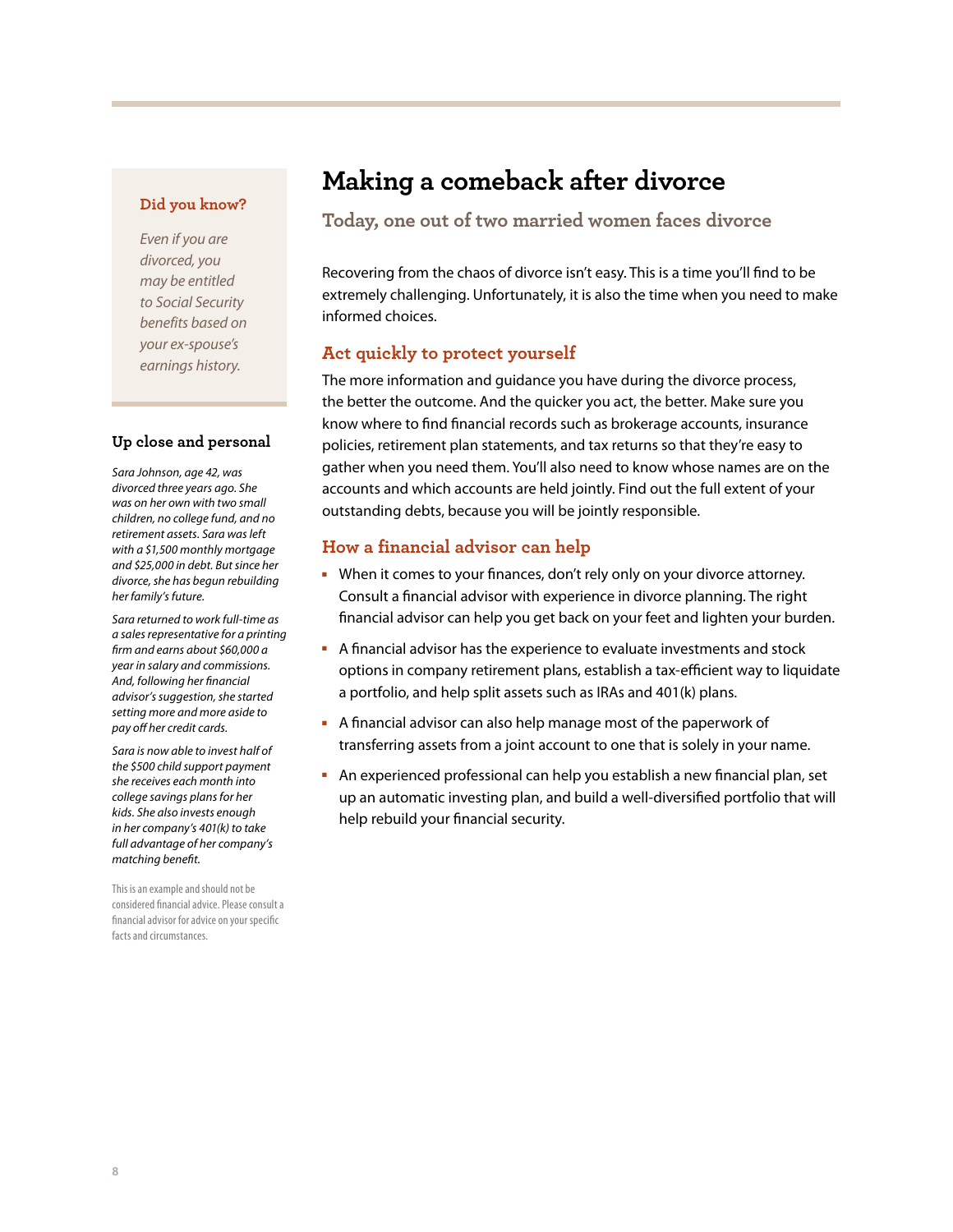## **Be prepared for the death of your spouse —ahead of time**

**This is the time when you need to turn to someone you trust—someone you know has your best interests in mind**

Dealing with the death of a spouse is the price many women pay for living a long life. It is a devastating event and certainly no time to be faced with crucial financial decisions. Unfortunately, most women tend to postpone these crucial decisions until the time comes. When a husband dies, the wife is left asking, "What do I do now?" Now is the time to find a financial advisor so that you'll be comfortable turning to him or her when the need arises.

#### **Be prepared to settle your spouse's estate**

If you were named the executor in your spouse's will, you are responsible for handling the financial and legal issues related to settling your spouse's estate. This is a complex process that can take up to a year or longer and takes into account your spouse's assets and liabilities. You will need to pay off any debts, distribute property, and pay taxes on the estate. Learn the details now. It's important to have easy access to the necessary paperwork and a complete list of accounts.

You'll want to notify Social Security of your spouse's death and find out what benefits you are entitled to. You'll also want to find out if there are company benefits for which you are qualified.

### **How a financial advisor can help**

- A financial advisor will get you up to speed on what financial arrangements should be made in advance and help you set up a will, a trust, or an estate plan ahead of time so that you're prepared.
- The first few years after the death of a spouse are demanding. You can help lessen the financial stress by turning to a financial advisor whom you trust. Establish this partnership now so that when the time comes, you already have the relationship in place.
- A financial advisor can help you address the immediate money management challenges and establish a plan for the future, including budgeting, managing your debts, preparing for retirement, financially caring for your children, and ensuring that your own estate plan is in place.



#### **Up close and personal**

Lisa Brown's husband died suddenly of a heart attack at age 59. Lisa was so grief-stricken she couldn't focus on the issues that needed immediate attention. Her relatives helped her make the funeral arrangements and her financial advisor took care of the rest. He suggested that she contact the Social Security department immediately to see if she qualified for burial benefits as well as support for her and her children. He also contacted her husband's company and found out that he had a hefty life insurance policy.

Over the next year, Lisa and her financial advisor made a list of assets and liabilities, rolled over her husband's 401(k) to an IRA, and created a diversified portfolio. Her advisor recommended a tax attorney who managed all the tax implications of her husband's will. He then focused on putting the insurance money to work on Lisa and her family's future by funding college savings accounts and trusts for her children and investing in income-producing securities that would pay their home mortgage.

This is an example and should not be considered financial advice. Please consult a financial advisor for advice on your specific facts and circumstances.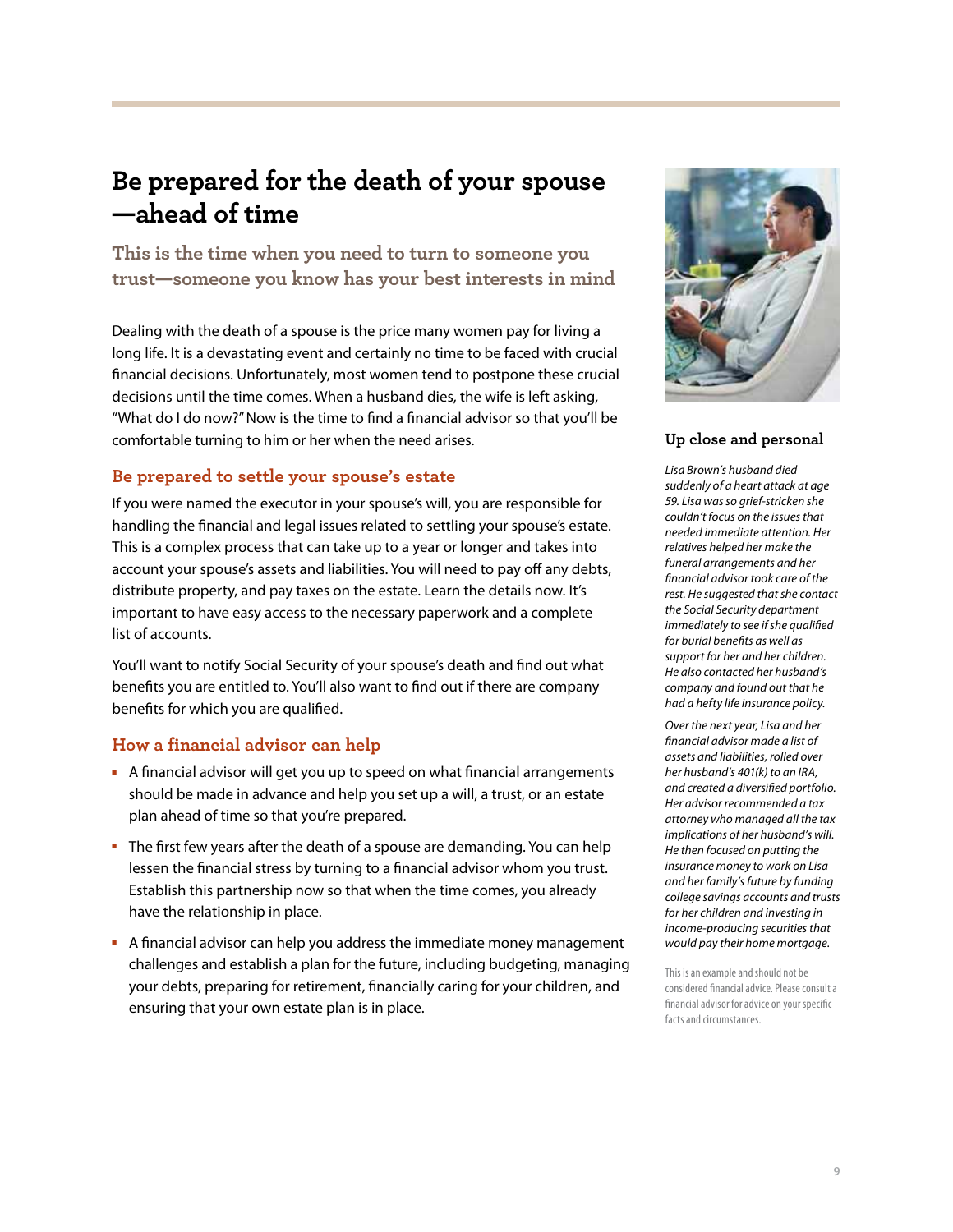

**Consider your health care needs**

Medicare won't start paying for your medical costs until you're age 65, so now is the time to start shopping for medical insurance.

You may also want to consider long-term care insurance to protect your investments from being depleted by nursing home costs. More than 70% of nursing home residents are female, $<sup>5</sup>$  so the odds are</sup> you'll get this far, but will your money? The earlier you purchase a policy, the lower your premiums are likely to be. Buying a policy in your late fifties instead of your sixties could end up saving you money.

### **Nearing retirement**

### **As women near retirement, their priorities begin to shift**

Instead of wondering how aggressive your portfolios should be, you'll now wonder if you're being conservative enough. And instead of figuring out how much you need to invest each month, you'll now want to start calculating how much you'll need to withdraw when you retire.

### **Get serious about your plans for the future**

On the road to your own personal retirement dreams, there are choices.

Are you planning a quiet retirement close to your grandchildren, or do you want to escape to exotic locations? Careful planning as you approach retirement will give you an idea of how much income you'll need to generate. The first step is getting a clear picture of what you'll be spending, both on the everyday costs of living and on the special activities that you're planning. The next step is creating a budget now for your retirement.

#### **Expenses that may increase**

- Travel and recreation

**Expenses that may decrease**

- Medical care
- Housing - Taxes
- Long-term care
- Education

### **Start getting ready five years before retirement**

When you're close to retirement, a more conservative approach to investing is simply common sense. This way you'll be prepared in case of a market downturn. You'll also want to set aside a cash cushion for bear markets.

- As you draw closer to retirement, sit down with a financial planner who can help you establish a plan for the second half of your life.
- A financial advisor can help you evaluate your current investment options and decide whether it is time to move into more conservative investments that can help weatherproof your portfolio against any market downturns that may occur in the next few years.
- An advisor can also assist with starting to transfer a portion of your investments into income-producing vehicles now, instead of waiting until you retire so that you're not hit with the tax consequences all at once.

<sup>5.</sup> Source: "The National Nursing Home Survey: 2004 Overview," U.S. Department of Health and Human Services, June 2009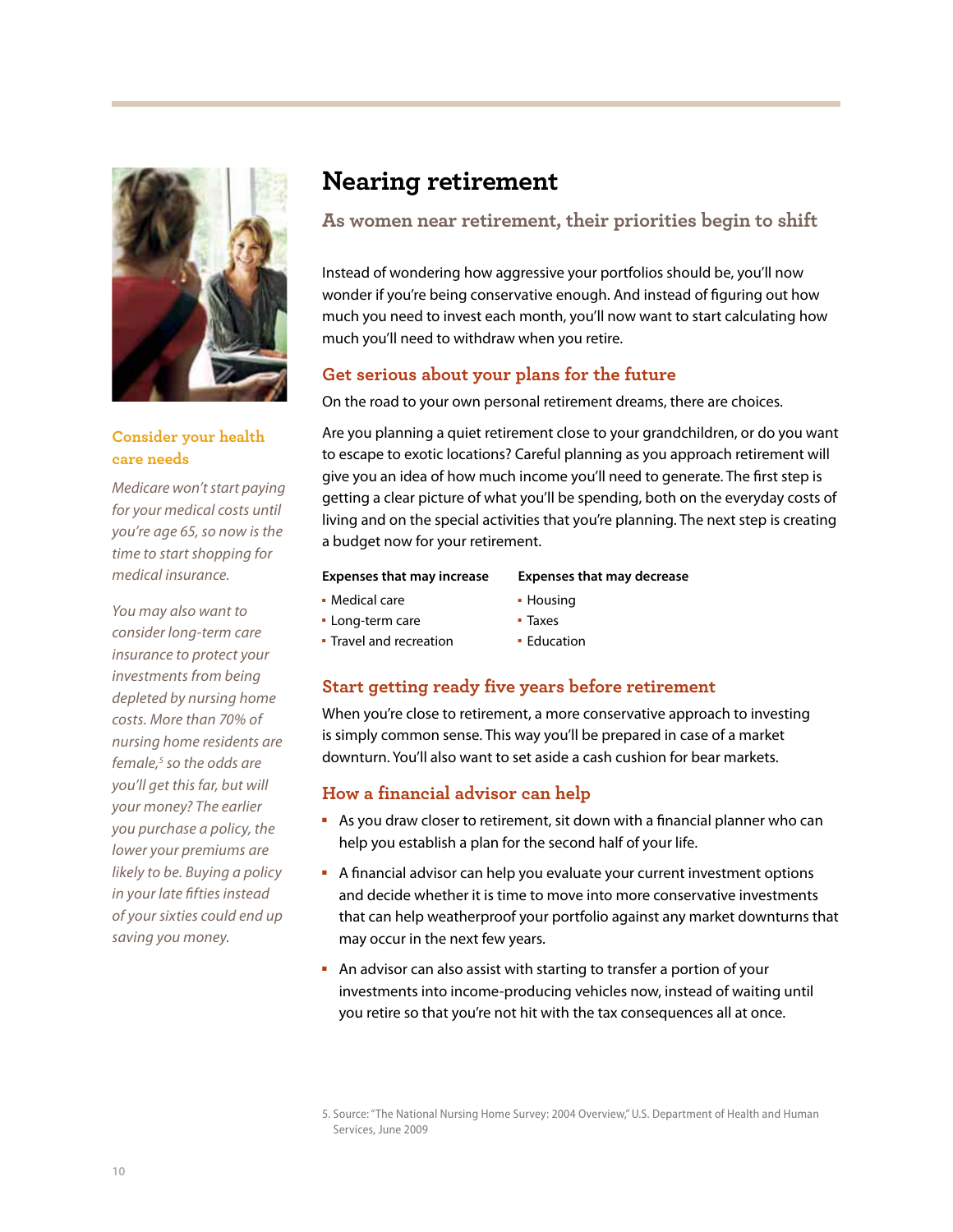# **Living in retirement**

### **Remember, a woman's second act is a long one**

A woman's main priority now is to make sure that her retirement portfolio lasts as long as she does. If you withdraw too much too fast, your finances will suffer later. Ideally, you want to live on the income and maintain the principal, but this isn't always possible.

### **Plan your cash flow**

First, figure out how much you'll need each month, including your mortgage, utilities, insurance, and living expenses. Then consider liquidating any assets that will allow you to live a more comfortable lifestyle.

### **Create a regular stream of income**

When you retire, taking a lump-sum payout from your 401(k) and rolling it directly into an IRA makes sense. It's easier to set up an automatic withdrawal system and create an ongoing stream of income.

If you take the cash directly, your plan will automatically withhold 20% of the amount for taxes. With an IRA, your money can continue to grow tax-deferred until you reach age 70½, when you must start taking distributions.

### **How a financial advisor can help**

- Many people who have invested on their own still turn to financial advisors when they're ready to replace their paychecks with a steady stream of retirement income.
- **-** An advisor may propose more sophisticated investment strategies as a way of producing a consistent stream of income.
- A financial advisor can inform you about the tax rules and regulations for all types of retirement accounts or recommend a tax specialist you can turn to.



#### **Did you know?**

86% of women want to spend time traveling

64% of women want to get involved in their communities

Source: Merrill Lynch Affluent Insights Quarterly, January 2011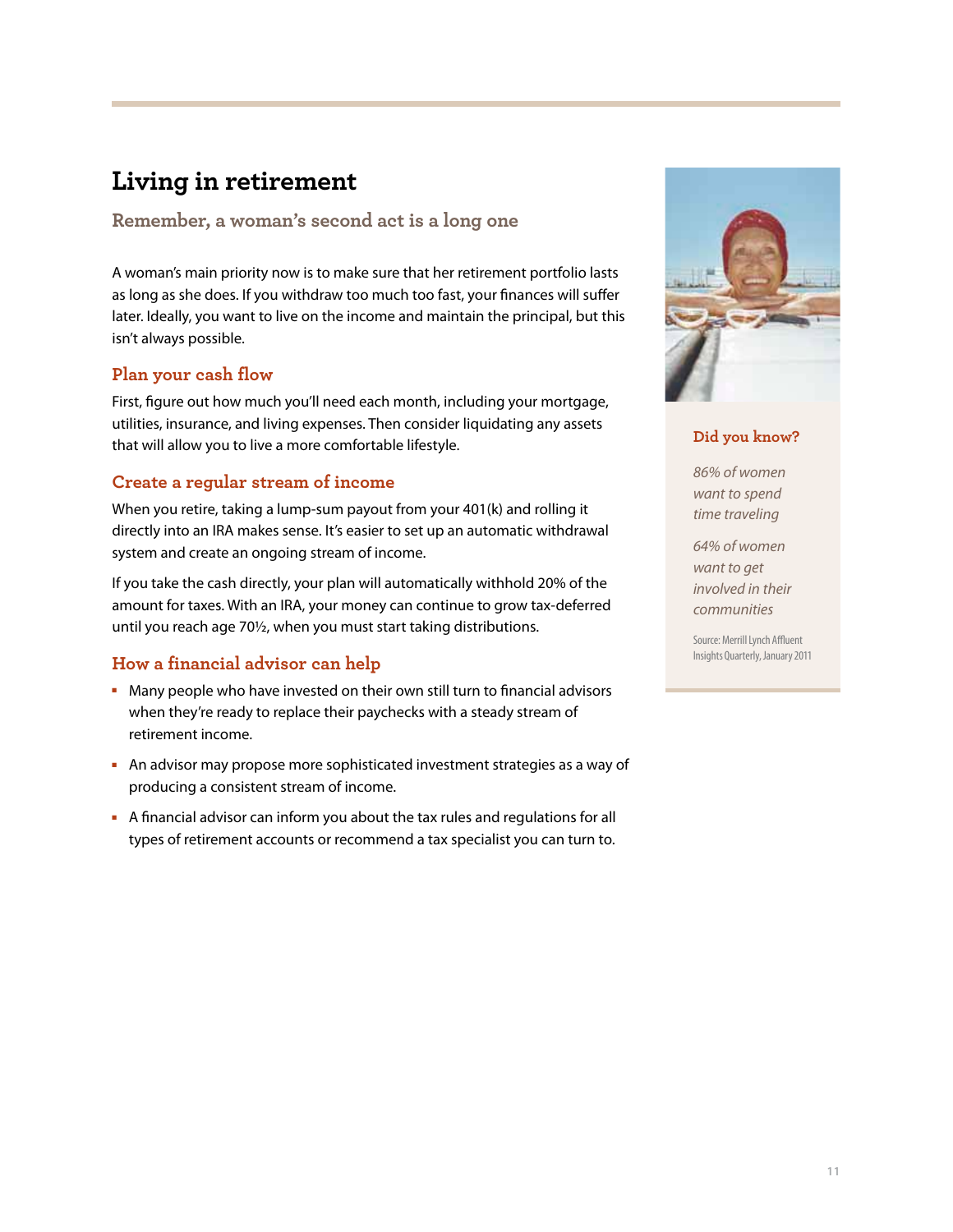

#### **Up close and personal**

When Martha married the first time, neither she nor her husband had a will, and 50% of the estate was lost to taxes when her first husband died.

When Martha and Ben married, she suggested that they find a financial advisor and set up wills and trusts for one another and their children. Because leaving a legacy for their children was so important to them, their advisor suggested living trusts for both of them. This way, in the event of one of their deaths, the surviving spouse could live on the interest of the estate for the rest of their lives while the principal was held in trust for their children. Their advisor also suggested that they start gifting their children \$13,000\* a year to avoid inheritance taxes after their deaths. These were simple steps for a professional, and the result was a significant legacy that could have easily been squandered in taxes.

This is an example and should not be considered financial advice. Please consult a financial advisor for advice on your specific facts and circumstances.

# **Estate planning helps to provide peace of mind**

**No matter what your net worth is, it's important to have a basic estate plan in place**

Women often need a nudge to plan ahead so they don't leave everything to Uncle Sam. Without proper planning, estate taxes and income taxes on retirement plan distributions and stock options could reduce your estate by as much as 75%, leaving your heirs with only a fraction of what you had accumulated.

If you want to leave assets to your heirs, establish an estate plan or trust now to ensure the desired distribution of your assets to minimize taxes, expenses, and unnecessary delays.

#### **Here are a few basics to get you started:**

- -Appoint guardians to care for your children.
- - Inventory your assets, liabilities, and beneficiary designations and estimate estate settlement costs.
- Choose an attorney to assist in planning, preparing documents, and selecting a trustee.

### **Everybody needs a will**

A will tells the world exactly how you want your assets distributed when you die. It is also the best place to name guardians for your children. Dying without a will can be costly to your heirs and leaves you no say over who gets your assets. Even if you have a trust, you still need a will to take care of any holdings outside of that trust when you die.

- If you want to create an estate plan, a financial advisor can either put it into motion for you or recommend an estate-planning attorney who can help you minimize taxes and navigate probate.
- An advisor can help you draft a document that will set forth your wishes regarding health care in the event that you are unable to state your wishes.
- Most important, you'll have someone sitting on your side of the table who understands your needs and always keeps your best interests in mind.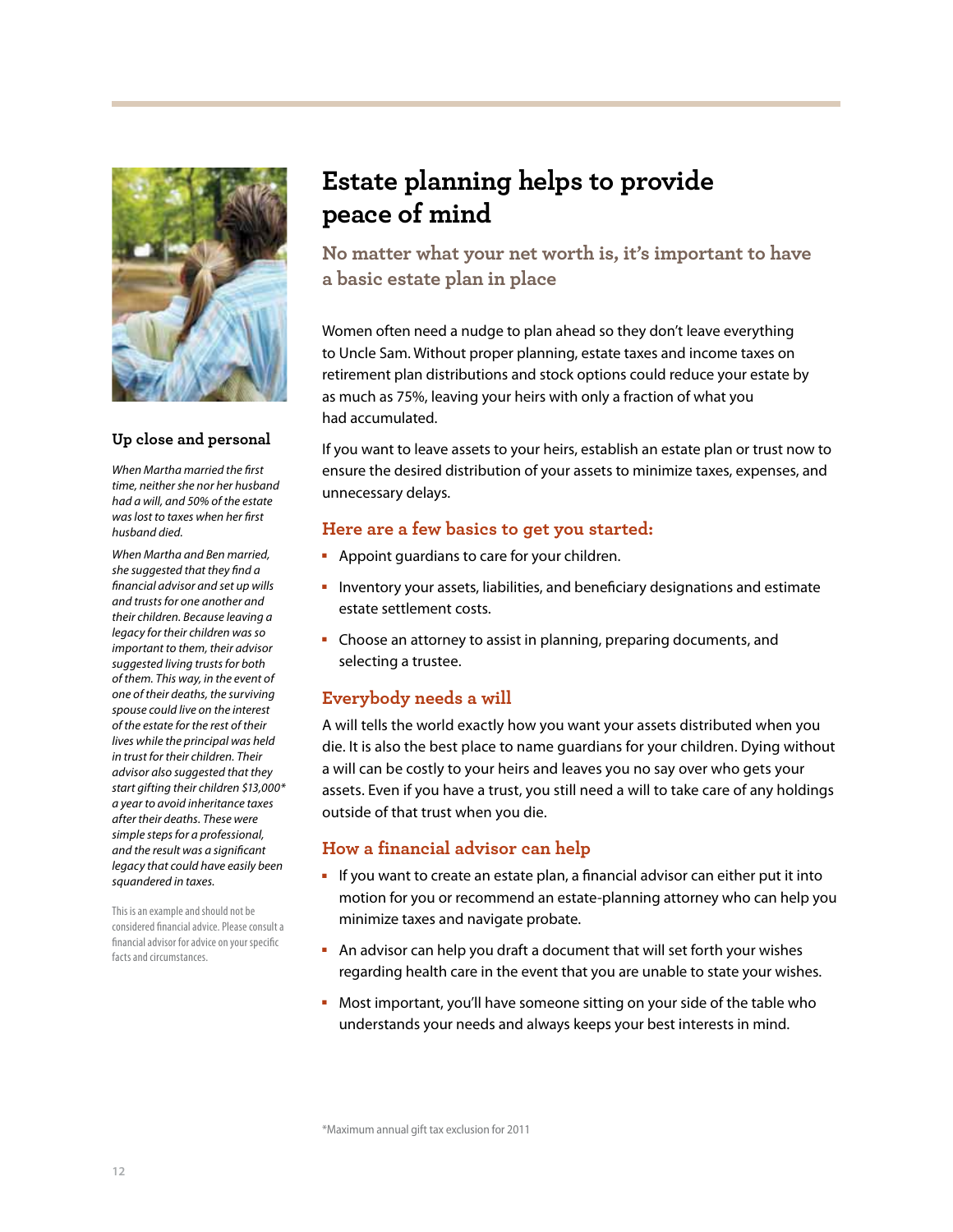Call your financial advisor today and find out how he or she can help you reach your financial goals at every stage.